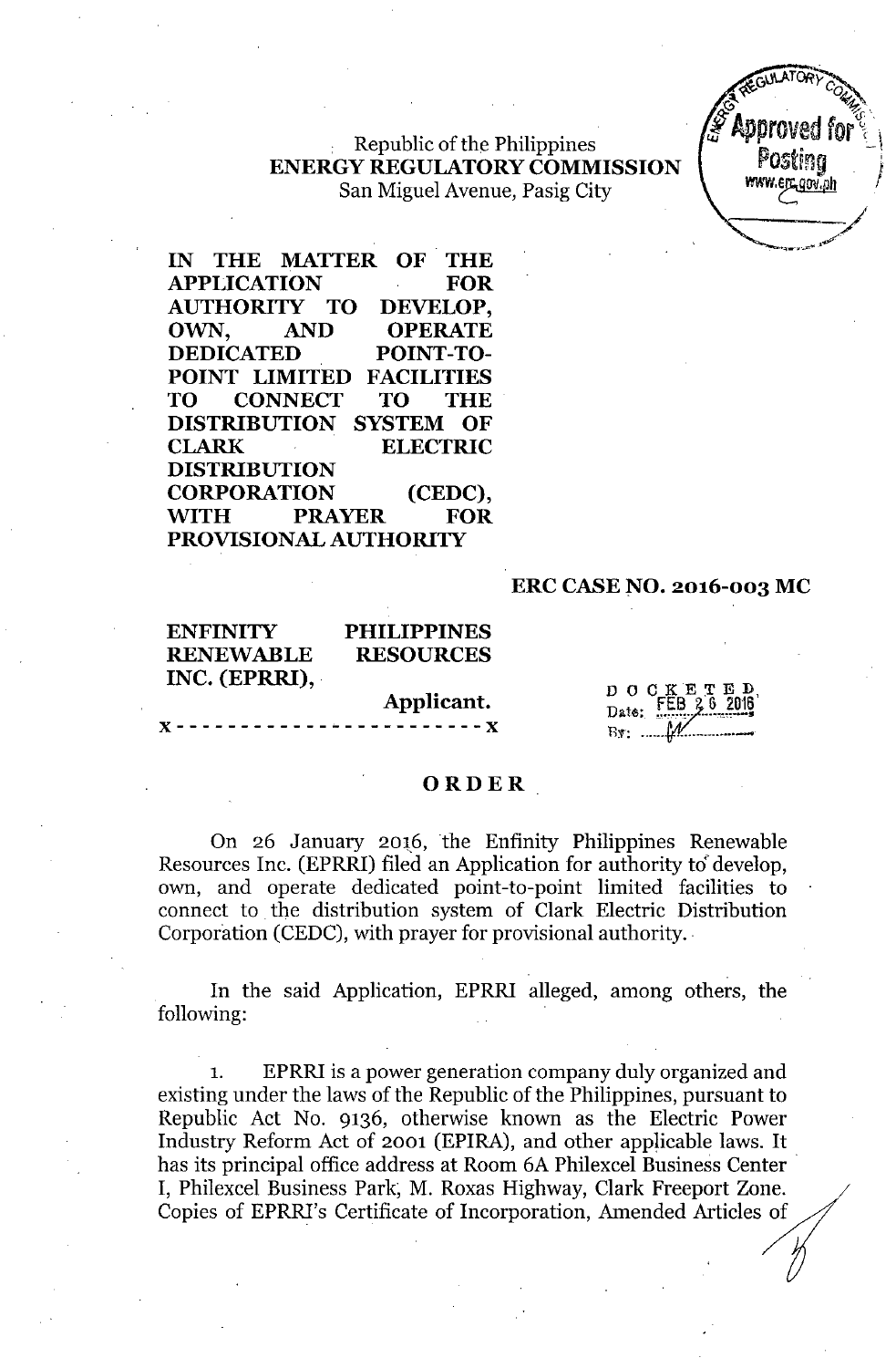Incorporation, and By-Laws were attached to the Application as Annexes "B", "B-1", and "B-2", respectively.

2. It may be served with the orders and other legal processes through its counsel.

3. EPRRI is registered with the Clark Development Corporation (CDC) and has been issued a Permit to Operate as a Clark Freeport Enterprise. It is also registered with the Department of Energy (DOE) as a renewable energy developer with a service contract for the exploration, development, and utilization of solar energy resource in Clark Freeport Zone, among others. Copies of its CDC Certificate of Registration and DOE Certificate of Registration as a renewable energy developer were attached to the Application as Annexes "D" and "C", respectively.

4. The DOE recognized the growing demand for power in the Philippines in its 2013 Supply-Demand Outlook. For the Luzon Grid, the energy demand is projected by the DOE to increase by 4.13 percent average annual growth rate (AAGR) from 7,969 MW in 2012 to 10,693 MW in 2020 and by 16,477 MW in 2030. Based on the foregoing, the grid still needs 8,100 MW of additional capacities of 6,000 MW base-load plant and 2,100 MW peaking plants to meet the electricity demand and required reserve margin of the grid. The DOE 2013 Supply-Demand Outlook was attached to the Application as Annex "E".

5. To help address the need for additional capacity in the Luzon Grid, EPRRI will design, engineer, procure, construct, supply, start-up, test, commission, own, operate, and maintain a Solar Plant with a capacity of approximately 24.55 MW (Plant), to be located in Clark Freeport Zone, Pampanga. The Plant is intended to be completed and energized by February 2016.

6. The DOE confirmed the commercial viability of the Plant and issued an Amended Certificate of Confirmation of Commerciality in favor of EPRRI. A copy of the said certificate was attached to the Application as Annex "F".

7. To test, commission, and dispatch its generating facility soon after completion, EPRRI proposes to connect the Plant to the 69kV distribution system of CEDC through a dedicated point-to-point limited interconnection facility (Interconnection Facility), to be constructed by JS Engineering and Marketing Services.1 The

 $1$  A copy of the Company Profile of JS Engineering and Marketing Services with a list of projects undertaken was attached as Annex "R" to the Application and made an integral part thereof.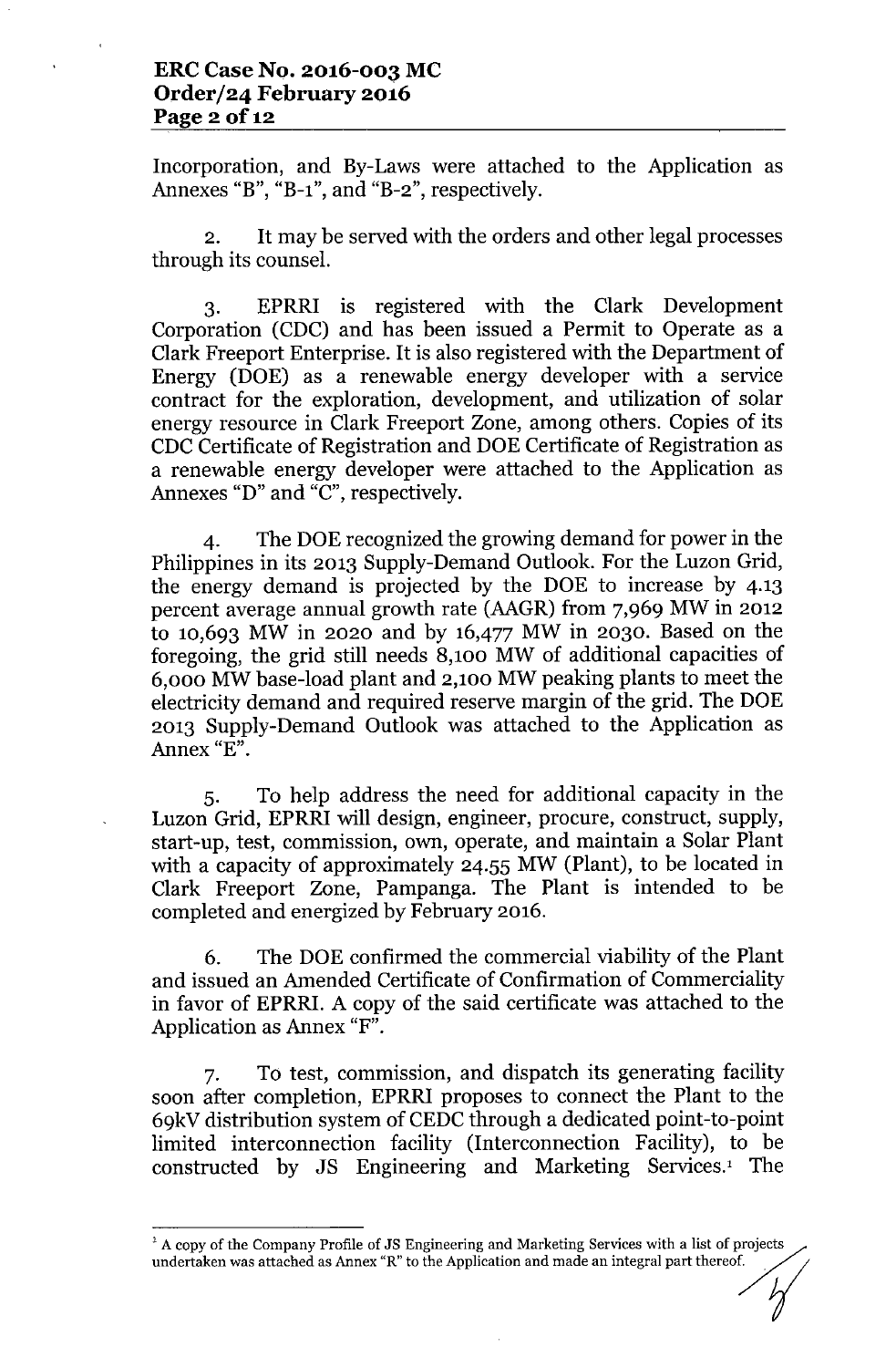description and scope of the Plant was attached to the Application as Annex "G" and made an integral part thereof.

8. EPRRI has secured the relevant permits for the Plant and the Interconnection Facility. Copies of the Environmental Compliance Certificate for the Plant and Certificate of Non-Coverage for the Interconnection Facility, both issued by the Environmental Management Bureau of the Department of Environment and Natural Resources (DENR-EMB), were attached to the Application as Annexes "H" and "I", respectively. The copy of the Certificate of Non-Overlap for the Plant issued by the National Commission on Indigenous Peoples was also attached as Annex "J".

9. EPRRI intends to connect the Interconnection Facility to CEDC's 69 kV distribution system through the CDC-Kalaw 69 kV line. The Interconnection Facility will consist of a switchbay and a 69kV line using concrete pole structures of 1-795 MCM ACSR conductor of around 1.975 kilometers. The conceptual engineering design was attached as Annex "K" to the Application.

10. The proposed connection for the Plant and the Interconnection Facility route is as follows:



Figure 1.Interconnection Facility Route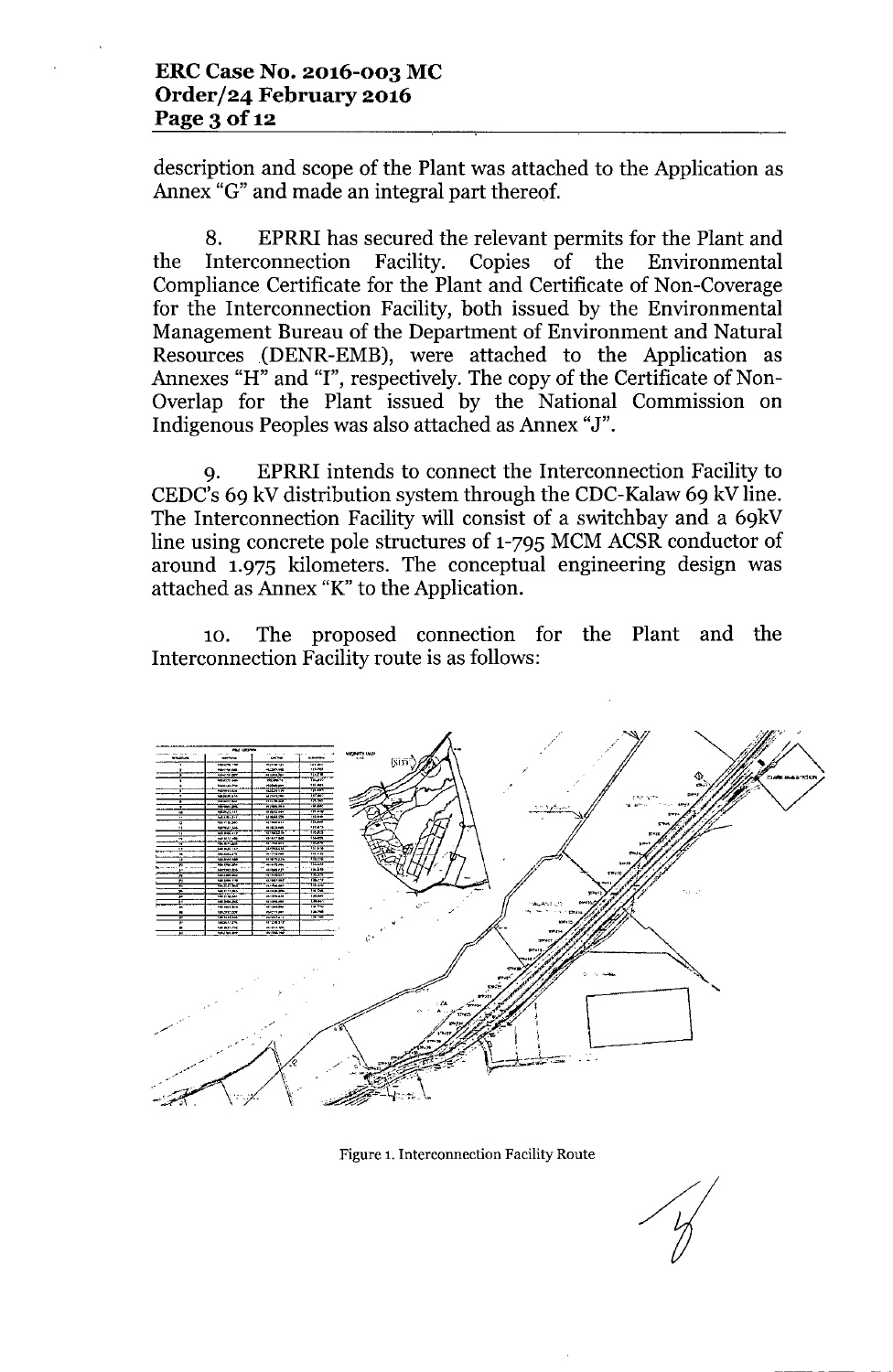11. Consistent with the projected date of energization of the Plant, the Interconnection Facility is targeted to be completed and commissioned by February 2016.<sup>2</sup> The estimated cost for the Interconnection Facility is Fifty Million Ninety-Four Thousand One Hundred Sixty-Five Pesos (Php50,094,165.00), based on the cost estimate made by JS Engineering and Marketing Services.3

12. Among the interconnection schemes considered, recommended, and evaluated by EPRRI, the proposed connection of the Plant is the most viable option that will enable EPRRI to dispatch the Plant's capacity when the need arises. The discussion on the options considered and various studies undertaken were attached to the Application.<sup>4</sup>

13. EPRRI is in the process of finalizing the Connection Agreement and Distribution Wheeling Service Agreement with CEDC.

14. In accordance with the requirement of Section 2.9.2 of the Distribution Services and Open Access Rules (DSOAR),5EPRRI seeks the Commission's authorization to develop, own, and operate the Interconnection Facility  $-$  a dedicated point-to-point limited interconnection facility to connect the Plant to the CEDC distribution system.

15. The proposed Interconnection Facility meets the requirements provided in Section 2.9.2 of DSOAR as follows:

- 15.1 The Interconnection Facility is a dedicated point-to-point limited interconnection facility, the sole purpose of which is to connect the Plant to the CEDC distribution system;
- 15.2 The Interconnection Facility will be exclusively used by the EPRRI for the operations of the Plant and will not serve any end-user;

<sup>&</sup>lt;sup>2</sup> A copy of the Project Schedule Gantt chart was attached to the Application as Annex "L". <sup>3</sup> Copies of the Clark Telecom-Microwave Offer cost estimates, Clark Switch Bay Offer cost estimates, Clark RTU-SCADA Offer cost estimates, and Clark Transmission Offer cost estimates were attached to the Application as Annexes "M", "M-1", "M-2", and "M-3", respectively.

<sup>4</sup> The discussion on the options/alternatives considered for the Interconnection Facility was attached as Annex "N"; copy of the System Impact Study was attached as Annex "0"; copy of the Review of Third Party System Impact Study was attached as Annex "0-1"; copies of the Facilities Study and the NGCP Letter dated 18 September 2015 were attached as Annexes "0-2" and "0-3", respectively; copy of the Distribution Impact Study was attached as Annex "P"; and copy of the Distribution Asset Study was attached as Annex "P-1".

<sup>5</sup> Section 2.9.2 of the Distribution Services and Open Access Rules (DSOAR) provides: A generation company may develop and own or operate dedicated point-to-point limited facilities, provided, that such facilities are required only for the purpose of connecting to the distribution system, and are used solely by the generating facility, subject to prior authorization by the ERC.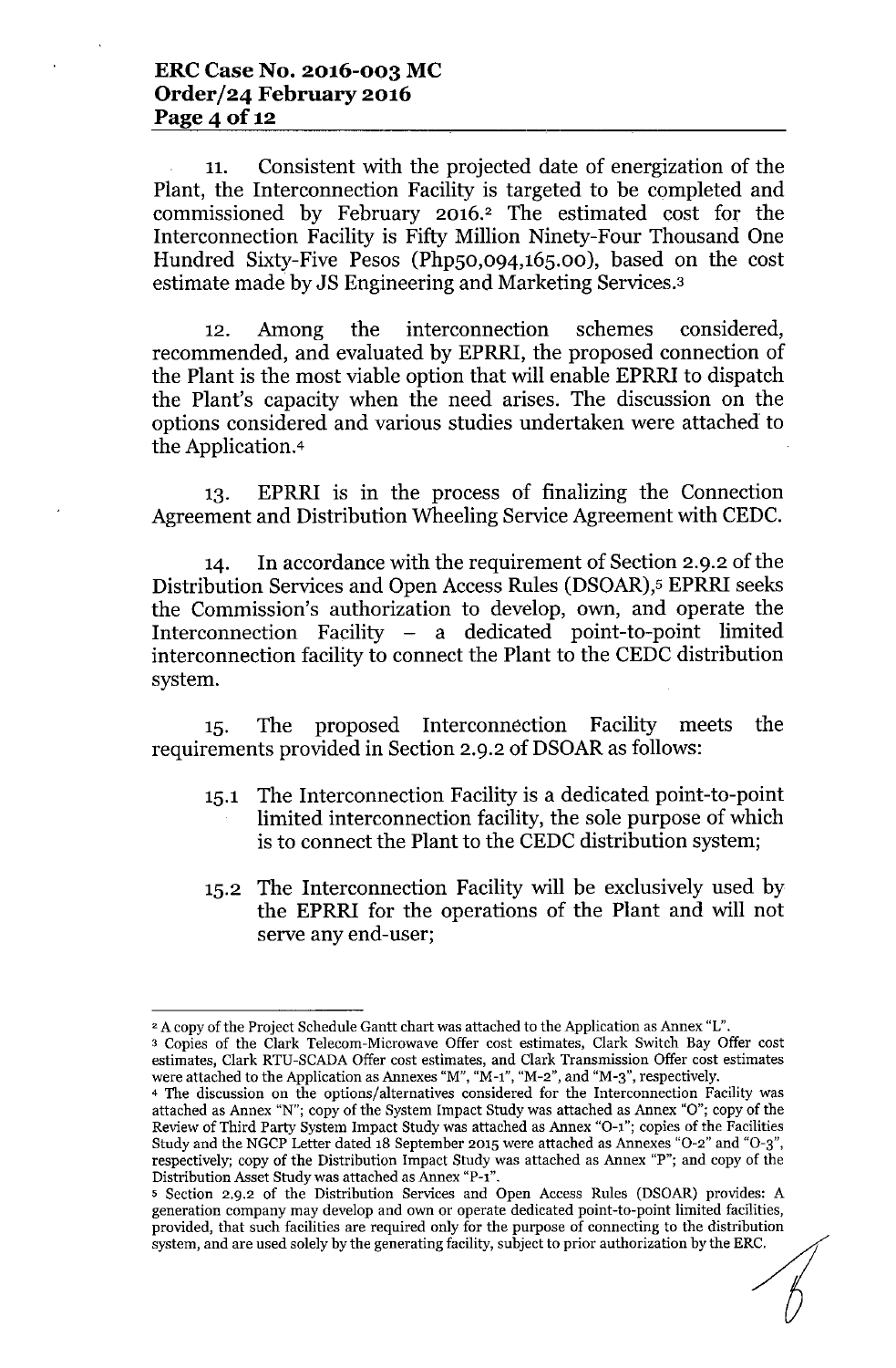- 15.3 The Interconnection Facility is technically feasible; and
- 15-4 EPRRI has the technical and financial ability to develop, construct, operate, and maintain the Interconnection Facility.

### INTERCONNECTION DEDICATED THE FACILITY IS A POINT-TO-POINT LIMITED FACILITY AND WILL BE USED EXCLUSIVELY BY EPRRI

16. The Interconnection Facility is designed for the sole purpose of connecting the Plant to the CEDC distribution system. The single-line diagram of the proposed interconnection below shows that the Interconnection Facility will be exclusively used by EPRRI and is not designed and configured to serve end-users.

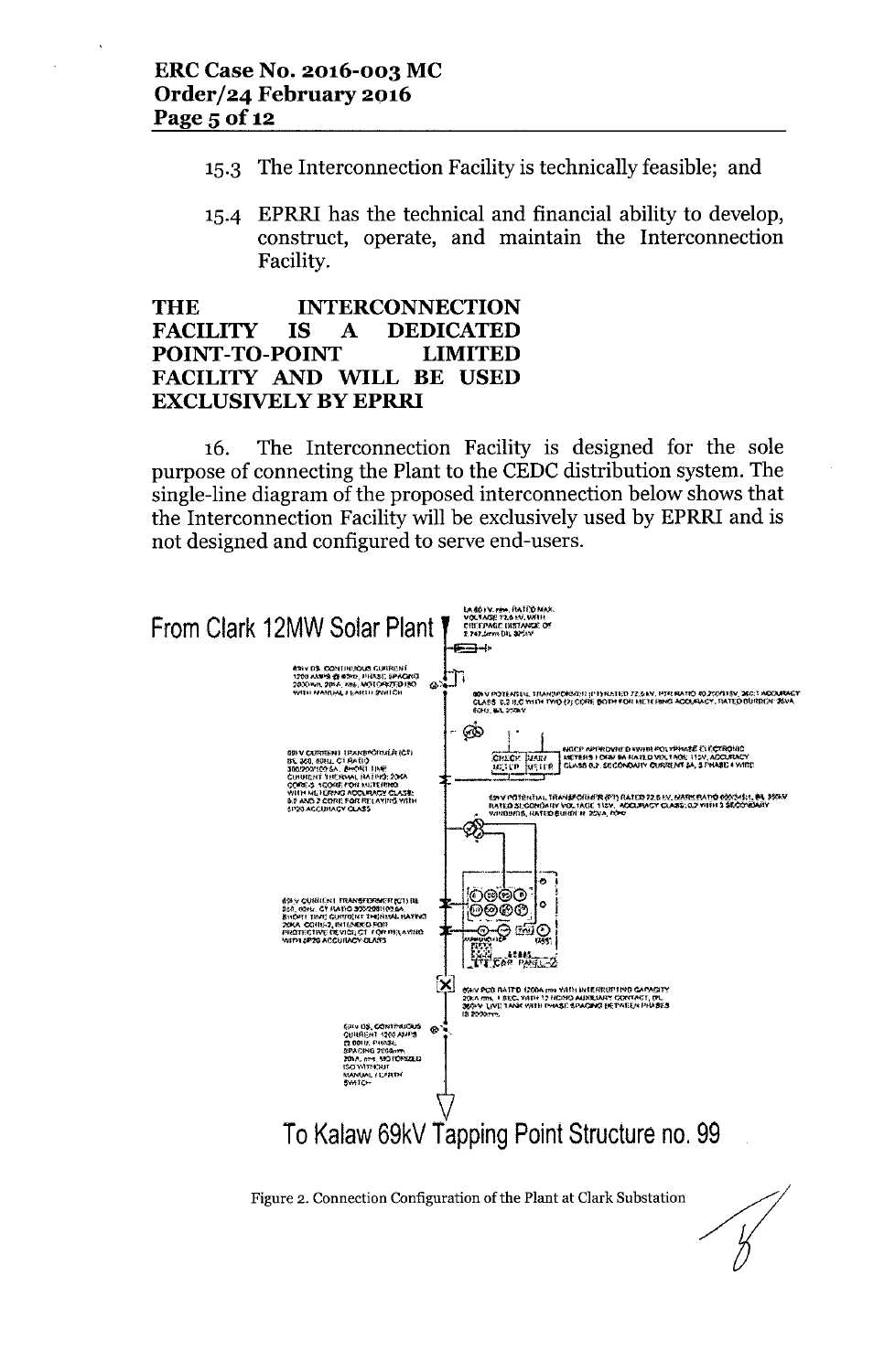# **THE PLANT IS INCLUDED IN THE DOE LIST OF PRIVATE SECTOR-INITIATED POWER** PROJECTS FOR LUZON

17. The Plant is included as one of the indicative projects in the DOE List of Private Sector-Initiated Power Projects for Luzon as of 15 November 2015.<sup>6</sup>

#### **THE FACILITY FEASIBLE INTERCONNECTION IS TECHNICALLY**

18. The Distribution Impact Study (DIS) conducted by CEDC concludes that the interconnection is technically feasible.

- 18.1 There will be no violation of the thermal loading and N-1 criteria used by the commissioning of the interconnection.
- 18.2 The interconnection will lead to improvements in bus voltages in the CDC-Kalaw and CDC-Ignasco 69 kV Line. No voltage violations are expected during peak and offpeak conditions.
- 18.3 CEDC's technical losses are expected to decrease slightly.
- 18-4 Fault duty ratings of the power circuit breaker would not be exceeded and thus, would not have adverse effect to the system.

19. EPRRI proposed the Interconnection Facility due to its proximity to the Plant.

20. EPRRI is in the final stages of negotiation with the CEDC for its Connection Agreement and Distribution Wheeling Service Agreement.

21. EPRRI has likewise ensured that the design and technical specifications for the Interconnection Facility are consistent with the standards of the DSOAR.

 $6$  A copy of the DOE List of Private Sector-Initiated Power Projects (Luzon), as of 15 November 2015, was attached as Annex "Q" and made an integral part thereof.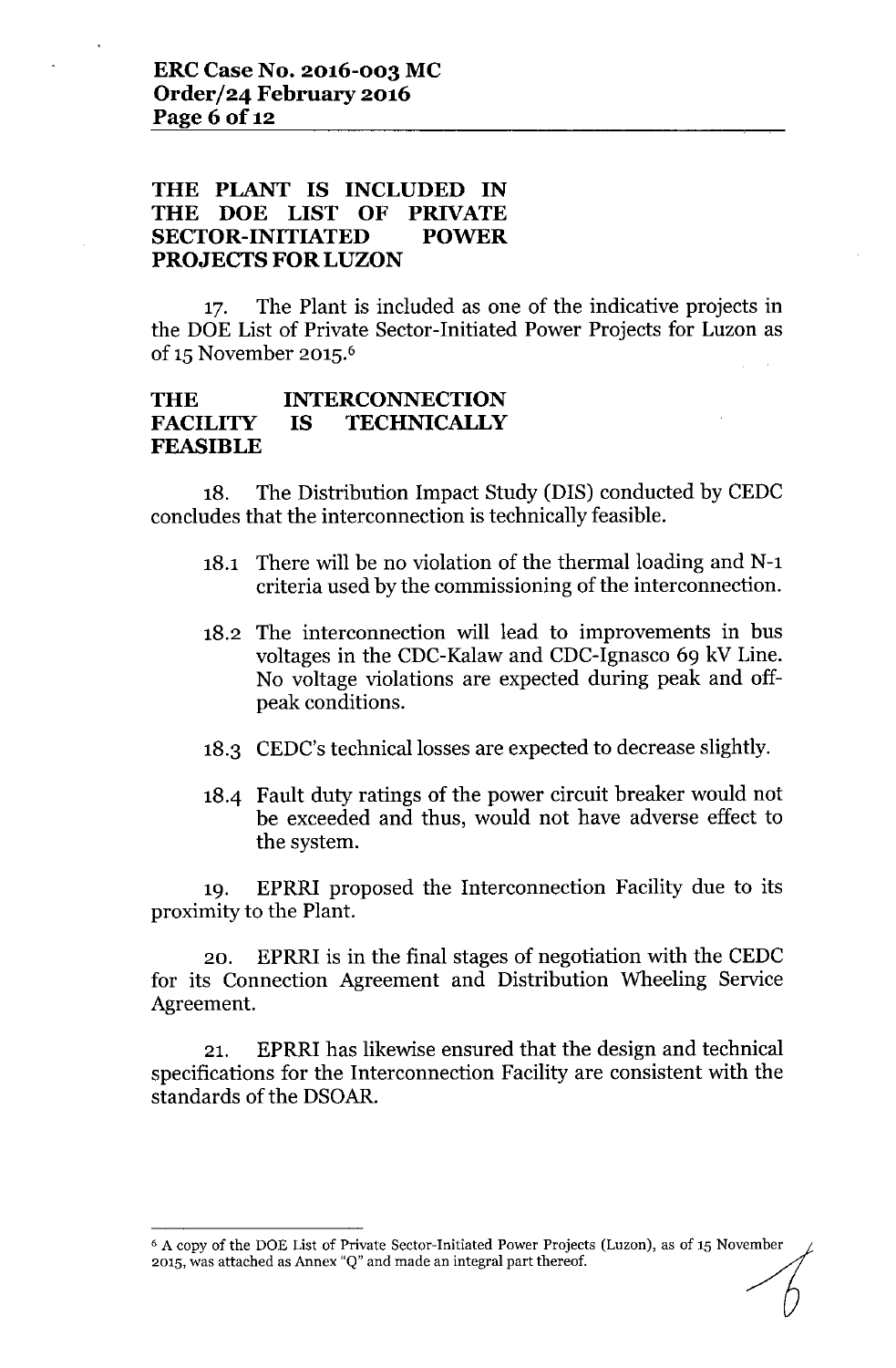## **EPRRI HAS THE TECHNICAL AND FINANCIAL CAPABILITY TO DEVELOP, CONSTRUCT, OPERATE, AND MAINTAIN THE INTERCONNECTION FACILITY**

22. EPRRI has the technical capability to develop the Interconnection Facility. It will be constructed by JS Engineering and Marketing Services.

23. EPRRI likewise has the financial capability to undertake the development and construction of the Interconnection Facility. The development and construction of the Plant and the Transmission Facility will be funded by EPRRI through equity from shareholders and debt financing.'

24. Since the development and construction of the Interconnection Facility will be solely funded by EPRRI and its shareholders, and the Interconnection Facility will be exclusively used by EPRRI for the operations of the Plant and will not serve any end-user, the Interconnection Facility will not have an impact on the distribution rates currently being charged to the public.

25. Once completed, EPRRI will undertake the operations and maintenance (O&M) of the Interconnection Facility through the qualified third party O&M provider and EPRRI will subsequently fund the operations of the Interconnection Facility from its generation sales.<sup>8</sup>

26. EPRRI also undertakes to file an Application for a Certificate of Compliance with the Commission.

27. The Applicant alleges that the proposed Interconnection Facility complies with Section 9 of the EPIRA and the relevant regulations of the Commission.

## **Motion for Provisional Authority and Allegations in Support of Prayer for Provisional Authority**

28. Rule 14 of the Commission's Rules of Practice and Procedure authorizes the issuance of a provisional authority or an interim relief prior to a final decision, provided that the facts and circumstances warrant the issuance of the same.

<sup>7</sup> Copies of EPRRI's 2014 Audited Financial Statements and Confirmation of Financial Support were attached in the Application as Annexes "S" and "S-1", respectively.

<sup>&</sup>lt;sup>8</sup> A copy of EPRRI's Financial Feasibility Study and Projected Financial and Economic Cost Analysis was attached to the Application as Annex "T".  $\overline{\phantom{a}}$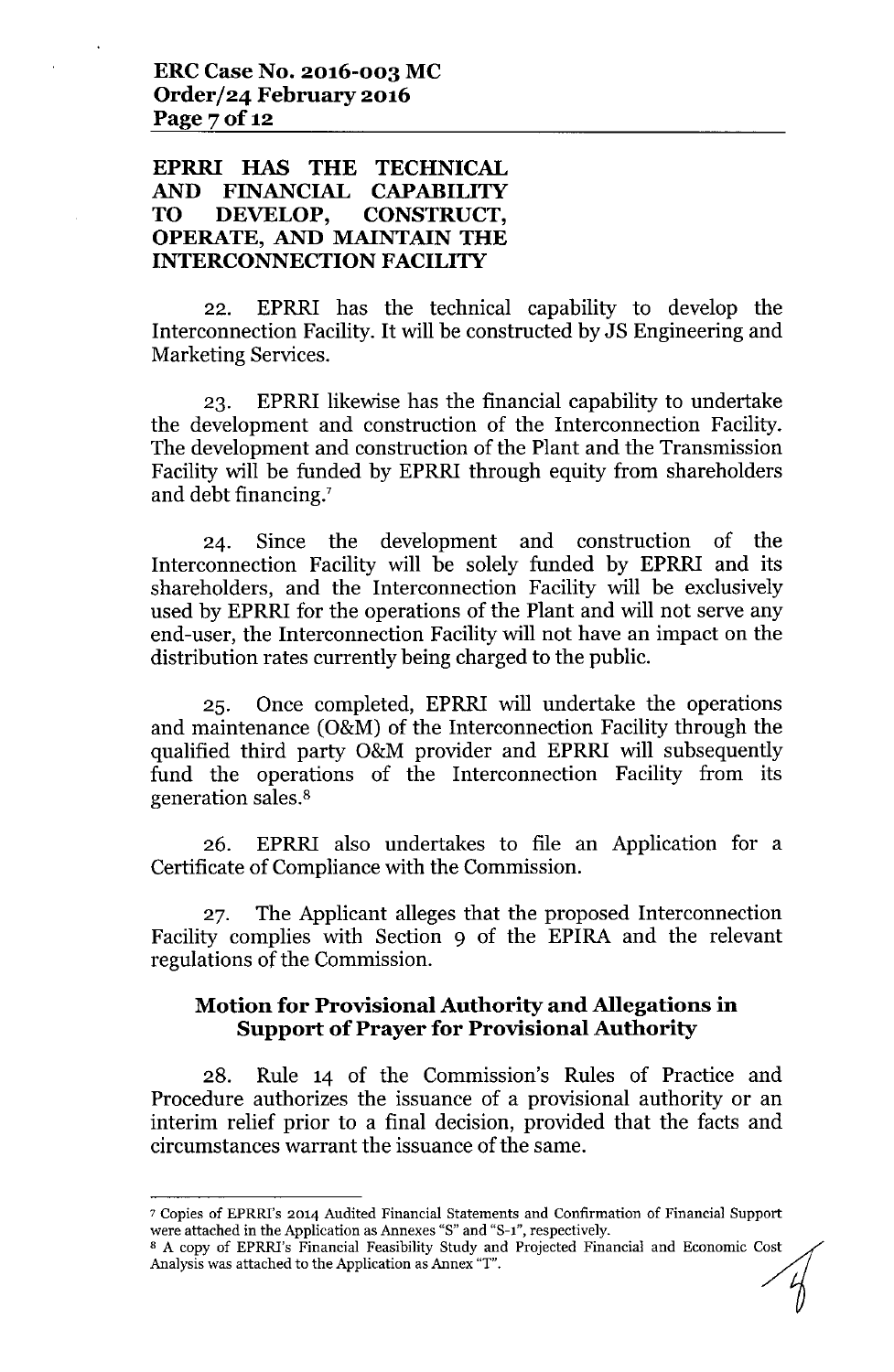29. EPRRI prays that the Commission provisionally authorize the development, ownership, and operation of the Interconnection Facility. Considering the facts and circumstances, any further delay in the interconnection of the Plant would entail a magnitude of opportunity costs, thus, warranting the issuance of a Provisional Authority.

- 29.1 EPRRI hopes to be able to complete the development and construction of the facilities at the soonest possible time in order to dispatch electric power supply to the grid.
- 29.2 The Plant is one of the energy projects under Republic Act No. 9513 or the Renewable Energy Act of 2008, which aims to accelerate the development and utilization of the country's renewable energy sources. Thus, it is in the interest of the government to help renewable energy developers, such as EPRRI, to achieve commerciality and commence operations immediately.
- 29.3 The construction of the Interconnection Facility is a prerequisite for the testing and commissioning, and ultimately, the commercial operations of EPRRI. The Plant is projected to be completed and energized in February 2016. Consistent with this timeline, EPRRI intends to complete the development and construction of the Interconnection Facility by February 2016.
- 294 The use of solar energy reduces the country's dependence on fossil fuels. This does not only minimizes harmful carbon greenhouse emissions in the environment, but also reduces the country's exposure to price fluctuations in the international market.
- 29.5 Given the immediate need for additional capacity by 2015, the completion of the Plant and the timeline within the timeframe is critical to ensure that additional capacity will be available to the Luzon Grid in a timely manner.
- 29.6 The issuance of a provisional authority is also critical in light of the DOE's first-come, first-served policy on the Feed-in Tariff (FIT) allocation. It is, thus, necessary for EPRRI to secure a provisional authority to immediately commence with the construction of the Interconnection Facility to avail the initial FIT, which is essential to the economic viability of EPRRI.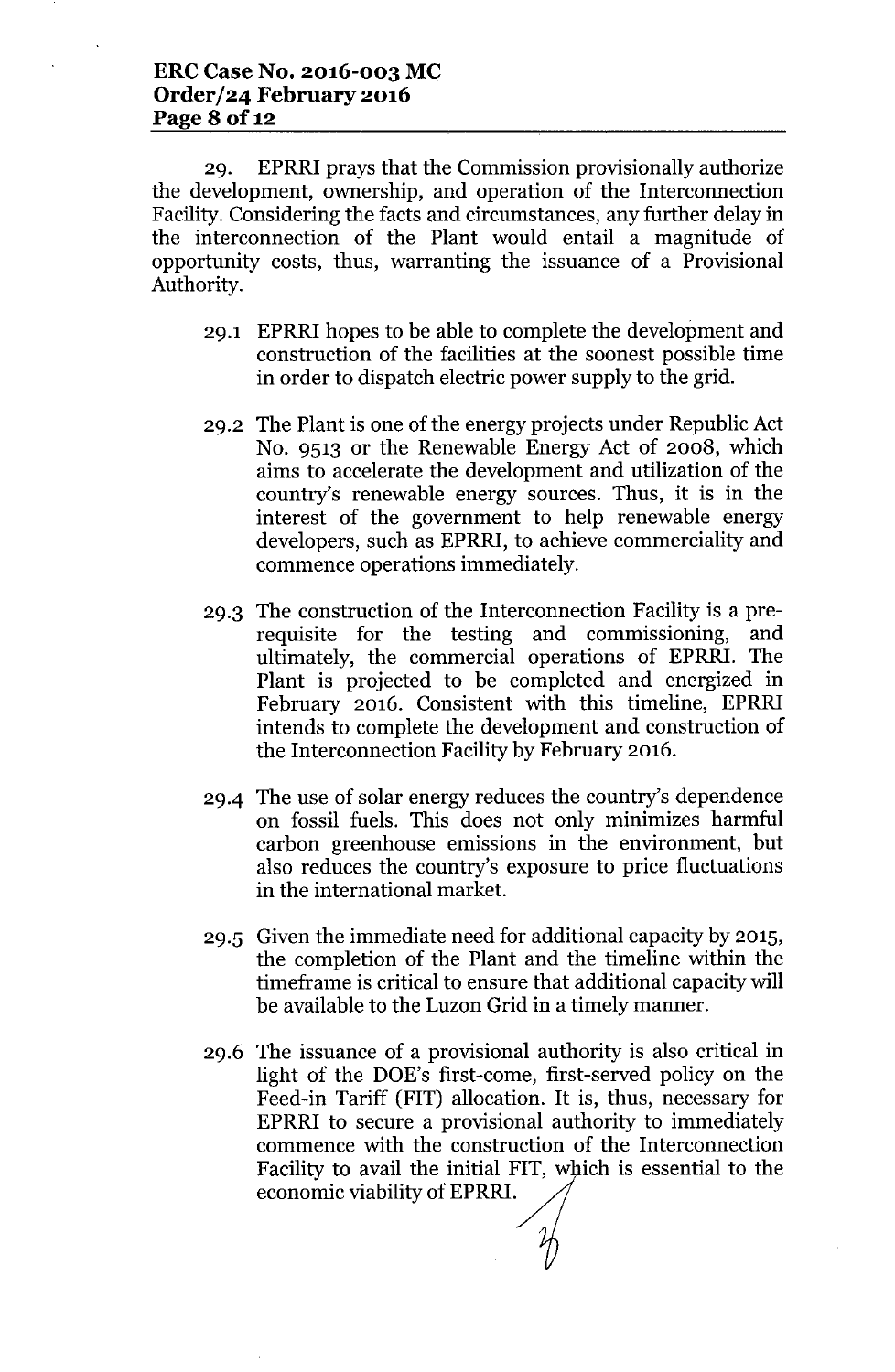30. In view of the foregoing, EPRRI prays for the issuance of a provisional authority for the development and construction of the proposed Interconnection Facility.

- 31. It prays for the Commission to:
	- a. Issue an order provisionally authorizing EPRRI to implement the development, ownership and operation of the Interconnection Facility; and
	- b. Approve the Application for authority to develop, own and operate the Interconnection Facility.

Finding the said Application sufficient in form and substance with the required fees having been paid, the same is hereby set for determination of compliance with the jurisdictional requirements, expository presentation, pre-trial conference, and presentation of evidence on **10 March 2016 (Thursday) at ten o'clock in the morning (10:00 A.M.) at the ERC Hearing Room, 15th Floor, Pacific Center Building, San Miguel Avenue, Pasig City.**

EPRRI is hereby directed to cause the publication of the attached Notice of Public Hearing, at its own expense, once (IX) in a newspaper of general circulation in the Philippines, at least ten (10) days before the date of the scheduled initial hearing. It is also directed to inform the consumers, by any other means available and appropriate, of the filing of the instant Application, its reasons therefor, and of the scheduled hearing thereon.

Let copies of the Application, this Order and the attached Notice of Public Hearing be furnished the Office of the Solicitor General (OSG), the Commission on Audit (COA), and the Committees on Energy of both Houses of Congress. They are hereby requested, if they so desire, to send their duly authorized representatives at the scheduled hearing.

Likewise, let copies of this Order and the attached Notice of Public Hearing be furnished the Offices of the Governor of Pampanga, the Mayors of Angeles City and Mabalacat City, and Administrators of Clark Freeport Zone, for the appropriate posting thereof on their Likewise, let copies of this<br>Public Hearing be furnished the Of<br>the Mayors of Angeles City and Ma<br>Clark Freeport Zone, for the app<br>respective bulletin boards.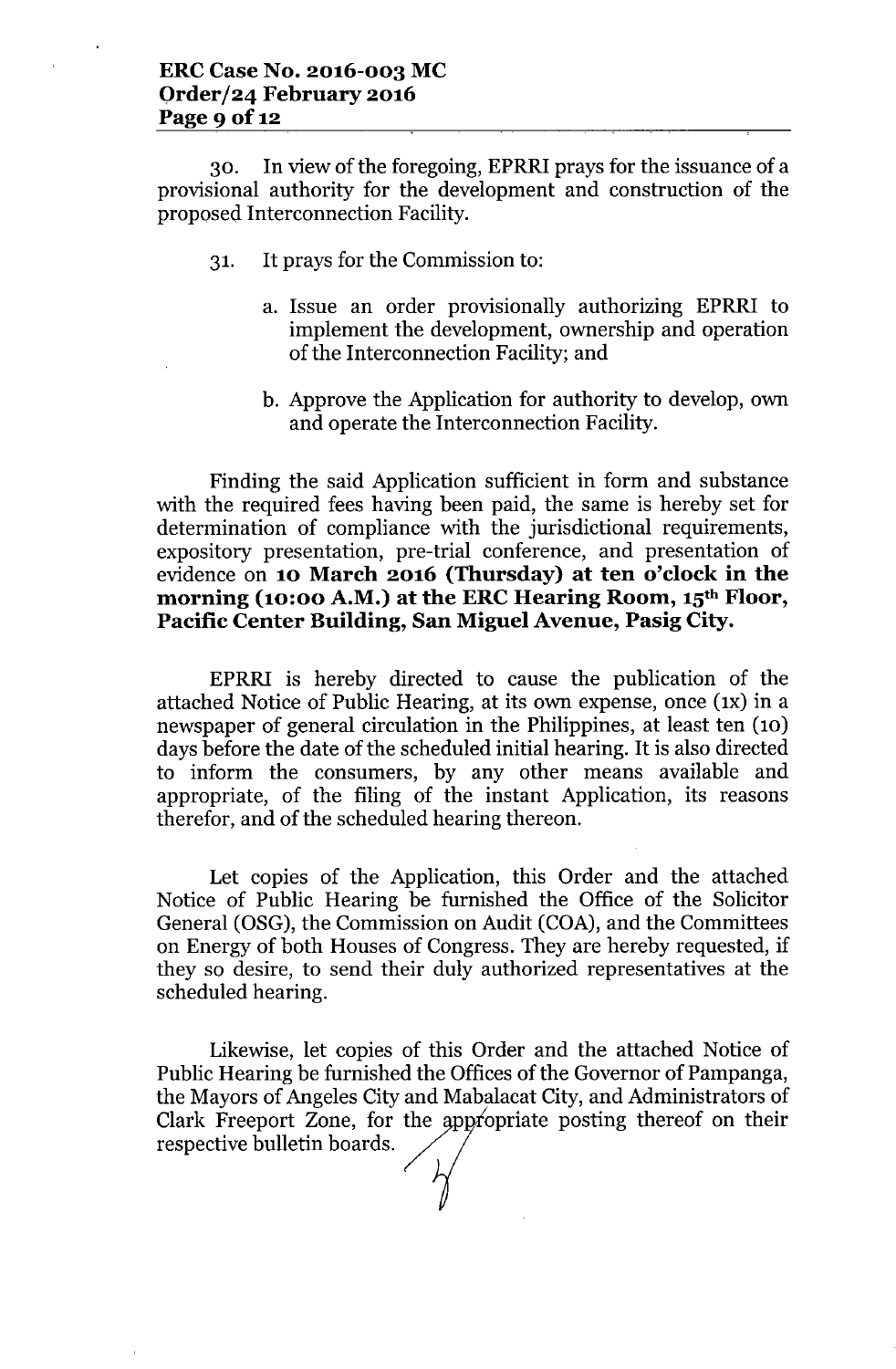EPRRI is hereby directed to furnish all those making requests therefor with copies of the Application and its attachments, subject to reimbursement of reasonable photocopying costs.

On the date of the initial hearing, EPRRI must submit to the Commission its written Compliance with the jurisdictional requirements attaching therewith, methodically arranged and duly marked, the evidences on the actual posting and publication of the Notice of Public Hearing consisting of certificates issued to that effect, signed by the aforementioned Governor, Mayors, and Administrators or their duly authorized representatives, bearing the seals of their office, and the affidavit of the Editor or Business Manager of the newspaper where the said Notice of Public Hearing was published, together with the complete issue of the said newspaper, and such other proofs of compliance with the requirements of the Commission.

EPRRI and all interested parties are directed to submit, at least five (5) days before the date of initial hearing and pre-trial conference, their respective Pre-trial Briefs containing, among others:

- a) A summary of admitted facts and proposed stipulation of facts;
- b) The issues to be tried or resolved;
- c) The documents or exhibits to be presented, stating the purposes and proposed markings therefore; and
- d) The number and names of the witnesses, with their written testimonies in an individual affidavit form, to be attached to the Pre-trial Brief.

Failure of EPRRI to submit the required Pre-trial Brief and Judicial Affidavits of its witnesses within the prescribed period shall be a ground for cancellation of the scheduled hearing, and the resetting of which shall be six (6) months from said date of cancellation.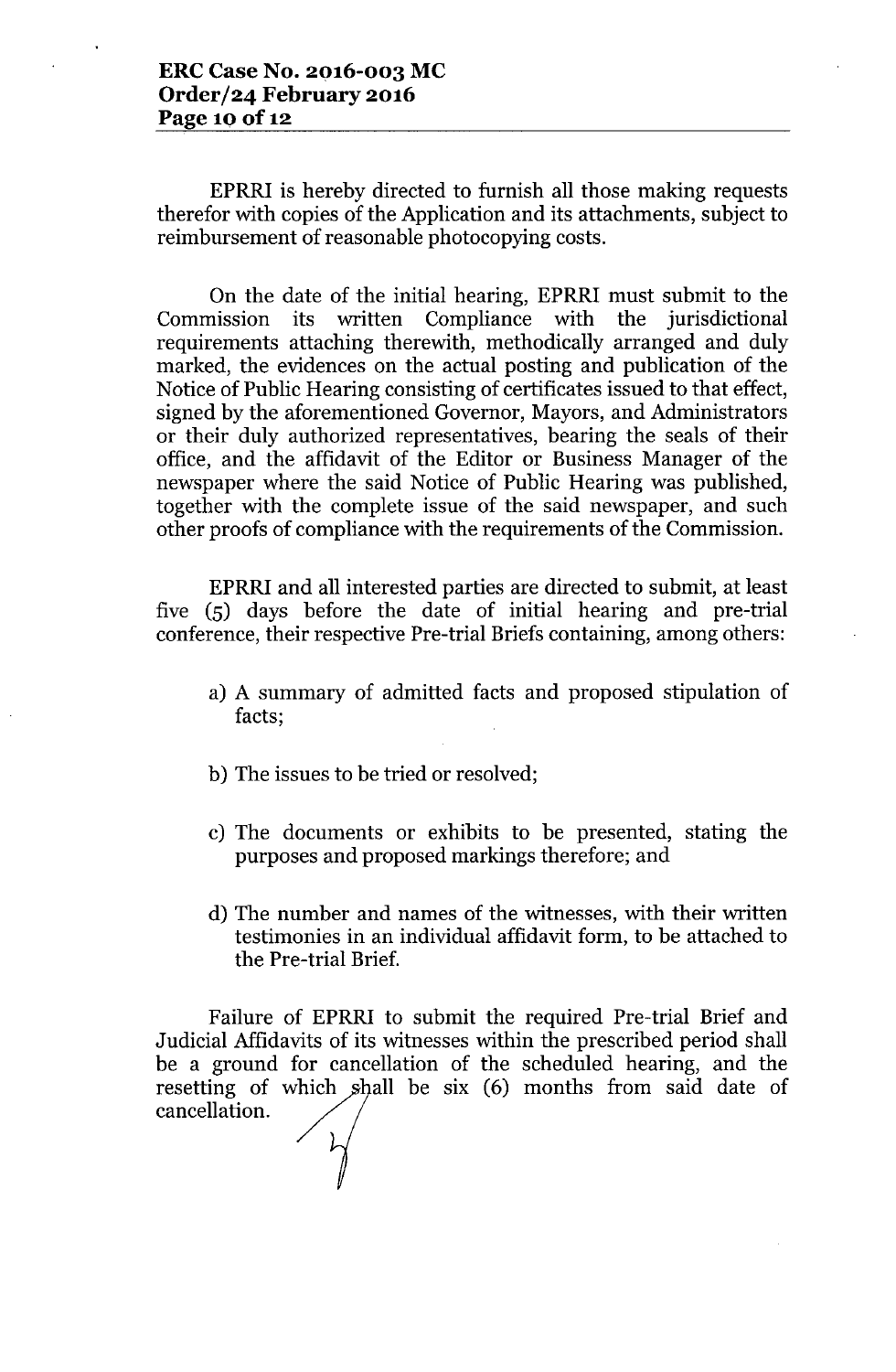As part of the pre-trial conference, EPRRI must also be prepared to make an expository presentation of its Application, aided by whatever communication medium that it may deem appropriate for the purpose, in order to put in plain words and explain, for the benefit of the consumers and other concerned parties, what the Application is all about and the reasons and justifications being cited in support thereof.

### SOORDERED.

Pasig City, 24 February 2016.

FOR AND BY AUTHORITY OF THE COMMISSION:

**-** --"' **•.** .~.~.. -.-/'-- <sup>~</sup> JOSE VICENTE B. SALAZAR *Chairman and CEO* 

LS:  $\widetilde{\text{AR}}$ / $\widetilde{\text{PLS}}$ /APV initial order 2016-003 me